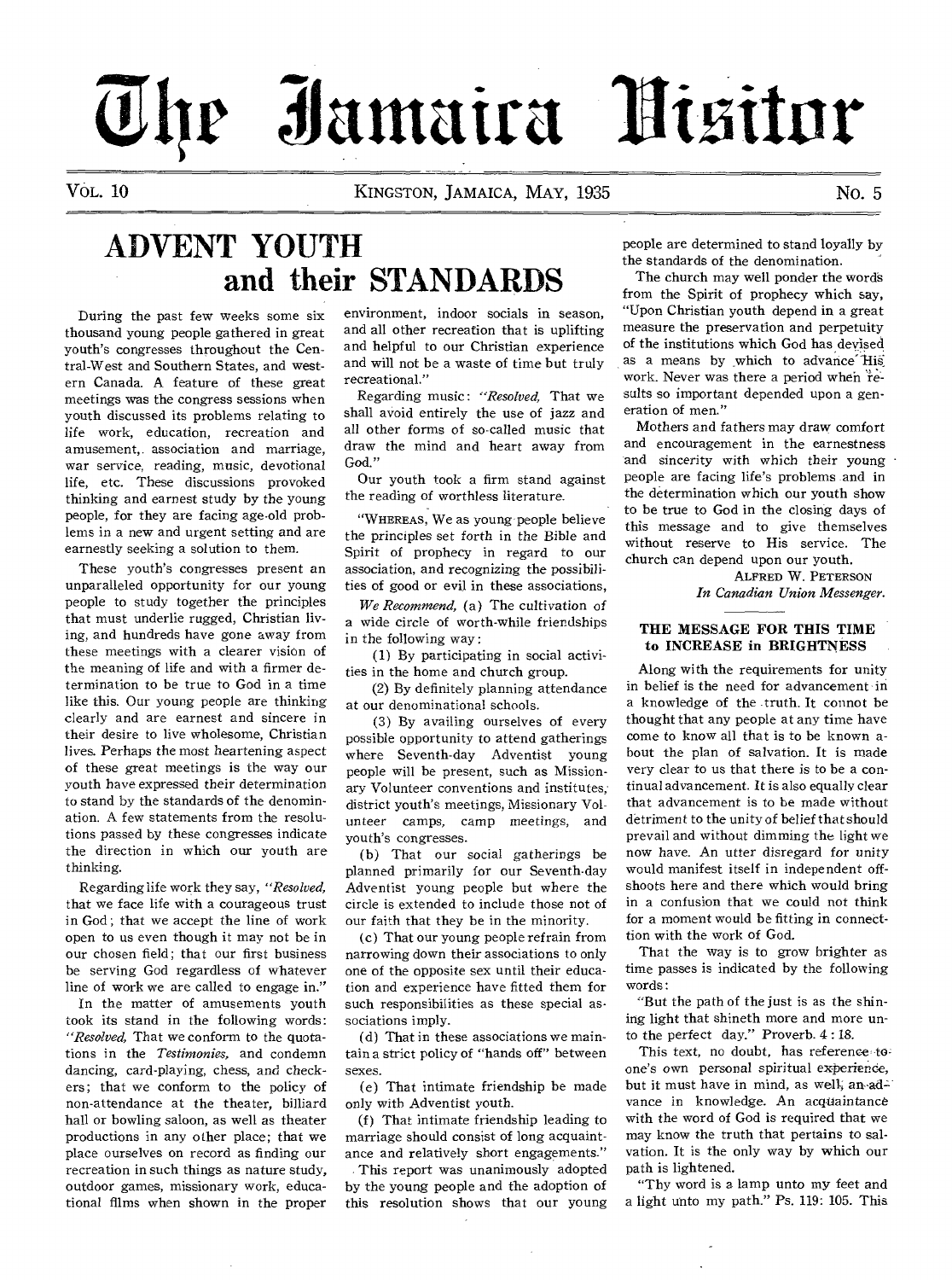word is a sure and altogether sufficient foundation for our faith. We are to believe that we may see. Our progress and true knowledge is not dependent upon our reasoning power, but upon faith in the Word which is to lighten the way.

Any so-called new light that casts a cloud upon the truth that we have already known is to be seriously questioned. The great fundamentals of the plan of salvation are to grow clearer and brighter and more important to us. We should fail to accept of anything that would weaken our belief in the great fundamental doctrines of the Bible. Advancement in light will only increase the beauty and certainty of such truths. They will stand out in prominence and preciousness more and more as we learn more of the truth that is contained for us in inspiration.

We occupy a unique position in the world at this time. We have come into a period of great darkness. Very few are found who believe the Word of inspiration in full. The masses have rejected the record of creation and all that appears in the Bible that seems to be supernatural or miraculous and only that which is thought to be reasonable in man's judgment is accepted. In such a time as this there is to be a proclamation of the essential truths of salvation. The Lord has made His remnant church the custodian of the truths for this time. Like Israel of old we have light in our dwellings in this time of great darkness. Without boasting we can say that the remnant church is made up, wholly of fundamentalists. There is not a liberalist or a modernist in our membership.

Naturally, the enemy would not be pleased with this and he will do all in his power to bring in confusion and darkness. His attacks will be made up on the great fundamentals that we have believed and revered so long. So-called advanced light will be urged upon us which will have to do with setting aside the truths concerning the law, the sanctuary, the judgment, and the second coming of Christ. Such a thing has been practiced all through the ages and in a very special way we look for it in these closing hours of time. How important it is that we recognize God's way by which we may know and advance in knowledge of the **truth.** 

**I-like these words which seem pertinent** in this connection given by Lyman Beecher **to a** class of divinity students:

"Theology is mighty deep. It has its calms and its storms, its joys and its dangers. And many weak souls, and many strong ones, are wrecked because they venture too far without taking proper bearings. I go out myself sometimes, but

I try to be careful. I walk along the shore and pick out some old sturdy stump of doctrine, which has stood firmly there for thousands of years and never pulled out. I make fast to that and so when I miss my footing, I haul on the line. I don't know where I am, but I know where that stump is. I settled that point before I started."

There are a good number of old stumps of doctrine that are deeply rooted and firmly fixed. The only change that we may hope to see in them is greater firmness and fixedness. These basic truths will grow in beauty and loveliness; and they are not to be dimmed by any so-called advanced light.

The following word of warning should be a help to us in such a time as this:

"We must not for a moment think that there is no more light, no more truth, to be given us. We are in danger of becoming careless, by our indifference, losing the sanctifying power of truth, and composing ourselves with the thought, 'I am rich, and increased with goods, and have need of nothing.' While we must hold fast to the truths which we have already received, we must not look with suspicion upon any new light that God may *send."—Gospel Workers,* p. *310.* 

It should be the aim of our church officers and of all others who are well established in this message to help to protect those that are young and new in the faith, that they may not be led away from the great foundation truths of this message. Help them to see that the vital truths that have been precious to us are never to become less important and that every ambition to increase in knowledge should lead to a better and larger understanding of the great truths that we now<br>have. E. K. SLADE. E. K. SLADE.

#### **"IN THE LAST DAYS—PERILOUS TIMES"**

Those who live in more peaceful lands find it difficult to picture citizens in these enlightened days "fleeing" for their lives from their own countrymen, hiding in fowl houses, in the mountains, sleeping in caves, suffering torture, and throwing, silver and gold away as a thing unwanted.. . Yet just such things have been happening to men and women of the Adventist faith as well as those not of our faith in Fukien, China," writes Pastor V. J. Maloney, director of our work in the northern portion of the province of Fukien, in a recent issue of the *Review. We* cull a few paragraphs:

"For about four months during the last twelve, we have kept suitcases partially packed ready to flee at any time. On two occasions of a month each, the danger was from communists. The other occasion was the rebellion of the 19th Army, and the consequent bombing from the air by government's planes.

"Yesterday Evangelist Ho arrived at headquarters. For months he had stood by his chapel, although in daily fear of a visit from bandits. The severity of the terrible strain through which he had passed was very evident. Scarcely able to stand, with face worn and haggard, and voice weak and trembling, he was yet thanking God for the preservation of their lives and for sparing the church. The looting of the city taking of people captive, etc., had been very thorough. Every place above the poverty line was entered, floors were dug up and walls torn out in many places, in their search for valuables. Some of the people fled to the mountains, where they suffered hunger and thirst, some even unto death.

"One woman, a church member, hid for three days in the grass. At last, driven out by hunger, and seeing the communists still around, she began to make the sound of calling pigs, as though looking for them, and so passed by without harm. Another Brother, a tailor by trade, had his shop raided and his machine carried off. He was feeling sad about his loss, when he was stopped by communists and asked his name and occupation. When he said he was a tailor, they told him he could prove it by making them some clothes. He was sent out to where the loot was collected, and his machine was given back to him. How thankful he was for the quick return of the machine, which he thought was gone forever.

"The local church elder fled to the mountains with his Bible and song book, where he remained two days. He was caught and searched and questioned, and kept in prison one night. Ten dollars that he had hidden in his Bible was not taken.

"The communists came to the chapel more than ten times, searching it thoroughly, and threatening to bind the evangelist and take him away. He met them with open Bible and read to them, offered them tea and hot water, explained his work, and each time they went off without taking him, and all that was lost from the chapel was a pair of old shoes.

"Most of the members suffered quite heavily from the nervous strain and in loss of goods, money, etc. However, at the Sabbath service a few days later they came and out of their suffering and want they brought a special thank offering to God, amounting to about \$10 Mexican.

"Evangelist Ko Bing and his son, in escaping from the district, saw people getting rid of silver and other valuables, for if caught with them, it meant death.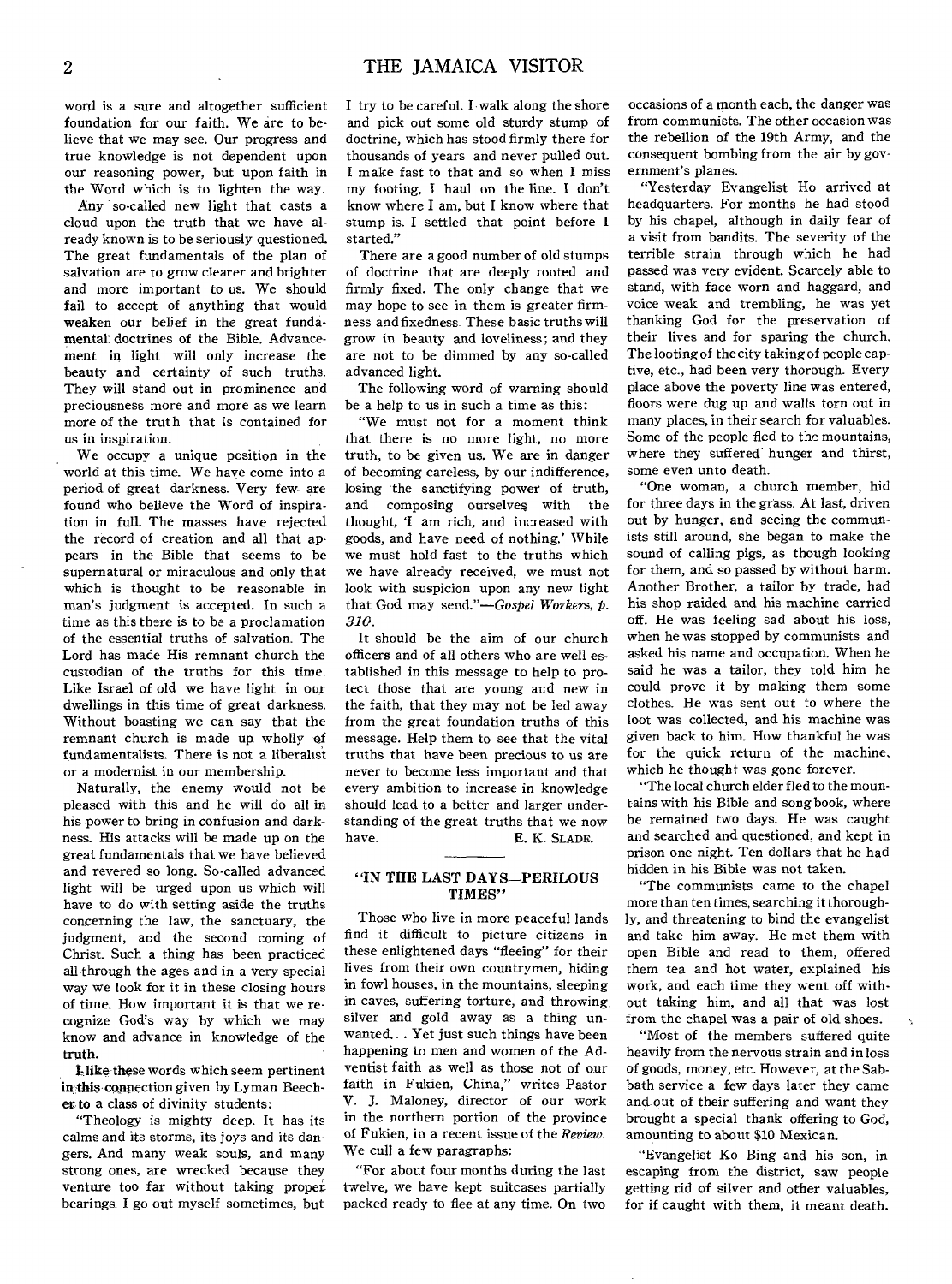In an earlier raid in the upriver districts, thousands of dollars were thrown into the river so it would not be found on the persons of the refugees as they fled from the communists. Valuables and silver were cast away as a thing unwanted, unable to help in the day of trouble."

#### NEWS NOTES

We wish to call the attention of our church officers to the fact that many letters are returned to the Conference office marked as having been unclaimed in the local post offices to which the letters were addressed. For example, recently a letter was sent to one of our deacons in each of our churches in the island. Of these letters, seven have been returned to the Conference office to date marked *unclaimed.* These letters were mailed from the Conference Office the first of March and were returned to the office April 10. These letters had evidently remained in the respective post offices for a period of over five weeks uncalled for.

We also wish to call attention to the fact that frequently letters are sent to the office with only one  $\frac{1}{2}d$  postage stamp necessitating the payment *of* a ld posttage due. This makes a total cost of  $1\frac{1}{2}d$ . when id would have carried the letter. Envelopes containing only report blanks properly filled out require only  $\frac{1}{2}d$  postage, but if a letter is enclosed. the posttage required is ld. Careful attention to this matter will save the Cause considerable in postage, In other words, if you are sending in a report blank properly filled out place  $\frac{1}{2}d$  postage stamp on the envelope. If you enclose a letter, be sure to place a ld postage stamp on the envelope.

Pastor J. A. Ried has moved to Morant Bay that he may be in a little closer touch with the church and prepare a large baptismal class for baptism. Pastor Reid plans to return to *Kingston* from time to time in the interest of the Regent Street and Rollington Pen churches. Pastor Reid also has charge of the churches at Trinityville and Dalvey. He reports a lively interest at Seaforth.

Pastor G. A. Smith was in the Conference office April 17 and reported the church at Guy's Hill as crowded to overflowing at the opening meetings of the evangelistic series now being held there. Reports had alredy reached us of a considerable interest previously awakened at Guy's Hill and we hope to hear some very encouraging reports from there shortly.

#### Correction

The quotation from the *Desire of Ages*  appearing at the top of the central column of the first page of the April number of the JAMAICA VISITOR is taken from page 297 and not from page 197 as indicated in the April issue.

Immediately following the church elders' and leaders' meeting at Kingston Pastor Stockhausen opened a series of tabernacle meetings at Montego Bay. The tabernacle proved to be wholly inadequate to accommodate the crowds that thronged to the meetings. The number present was estimated at about 1,000, the large majority of whom had to stand outside the tabernacle, for the tabernacle itself seated only about 300. Pastor Isaac, president of the West Indian Training College, was present and gave the opening address and some of the students from the college assisted with music. After two weeks of meetings Pastor Stockhausen reports the interest increasing. The attendance has been as high as 1,200. The tabernacle has been extended in length and in width but is still far too small to accommodate the crowds. Upwards of 200 names and addresses have been passed in requesting literature and visits. Let us unite in petition to the throne of grace that the Holy Spirit's power may be manifest in the rich measures of the latter rain for the gathering out of a large harvest of souls in these meetings.

The Port Antonio Church has been making some minor repairs and brightening up their church building with a little paint preparatory to the opening of a series of evangelistic meetings to be conducted there by Pastor L. Rashford. Let us pray that the Lord will bless in these meetings.

Brother R. B. Campbell reported a considerable interest at Bellas Gate during two weeks of meetings held at that church preceding the church elders' and leaders' meeting. In view of this interest Brother Campbell has returned to Bellas Gate to follow up this interest for a short time before opening the proposed meetings at Rosewell.

Brother A. R. Haig reports continued interest in the church at New Market. We hope to hear of a number of additions to the church before long.

Brief reports are reaching the office to the effect that the members of the Spanish Town church are busily engaged in raising funds for the enlargement of

their church building. We shall await further reports with interest. This is doubtless in anticipation of a large harvest of souls in connection with the series of tabernacle meetings which Pastor Fletcher hopes to be able to begin in Spanish Town the first of June.

At the time of writing (April 17) Pastor B. A. Meeker is visiting a number of the churches in the western part of the island as indicated in the following schedule:

| New Market<br>April 12-14<br>Seaford Town<br>"<br>Amitv<br>$\epsilon$<br>Ł¢<br>Springfield & Huntley<br>46<br>White House<br>44<br>Cave<br>Contented Hall & New Market<br>" | $15 - 16$<br>$17 - 18$<br>$19 - 22$<br>$23 - 24$<br>$25 - 26$<br>$27 - 28$ |
|-----------------------------------------------------------------------------------------------------------------------------------------------------------------------------|----------------------------------------------------------------------------|
| $\epsilon$<br>Beeston Spring                                                                                                                                                | $29 - 30$                                                                  |

Brother E. E. Parchment reports a continuously increasing interest at Asia, Midway between Campbell's Castle and Grove Town in southern Manchester. The attendance has now grown to as many as seventy. A large baptismal class has been organized. The sister who permitted this company to have the use of her home for the meetings even granted the privilege of removing a partition in her home to give more space, but still the building is found entirely inadequate. The company is now hoping to make a start toward a building in which the meetings may be held.

On a recent brief visit to the Watermount church we found the concrete nogging had been completed in the front part of the building. Sufficient broken stones and marl has been gathered on the spot to put in the rest of the nogging, The members expressed their hope to have it in place shortly.

The church at Everton Park reports the following two names—Hazel McKella and Doris Robinson—requesting that if anyone can *give* information as to the whereabouts of these individuals, the information be communicated to the church clerk, Ellen Dawson, Allman Hill, Above Rocks P. 0.

#### NO RETURNING

Remember three things come not back: The arrow sent upon its track, It will not swerve, it will not stay Its speed, it flies to wound or slay; The spoken word, so soon forgot By thee, but it has perished not; In other hearts 'tis living still, And doing work for good or ill: And the lost opportunity That cometh back *no more* to thee— In vain thou weepest, in vain dost yearn, Those three will nevermore return. *—Selected*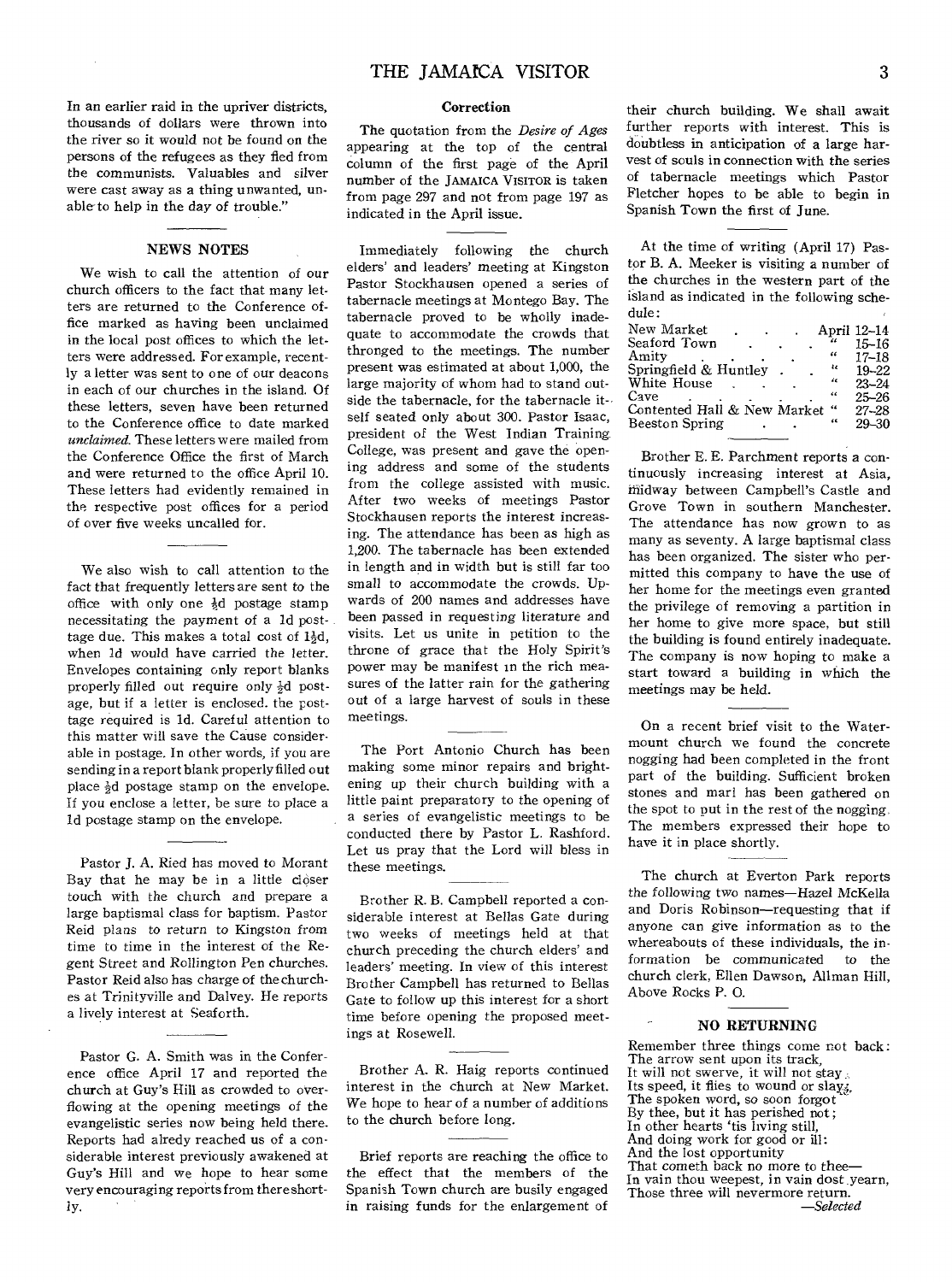#### **"I WILL POUR YOU OUT A BLESSING"**

### NEVER RETURNED TO WANT

I was a skilled workman in the finishing Department of a London firm of jewelers but owing to slack trade was given only part-time employment at a low wage.

At that time the word of God came to me, revealing, with other truths, the Christian duty of paying tithe. Without delay I commenced to obey this commandment, and immediately realized more security regarding the gaining of a living. My wages became greater instead of less, and I never returned to the old days of want.

From that time to the present, the Lord by His guidance and overruling providence has continued to enable me to obtain substantial wages and a good living, with contentment. In this and many other ways have the "windows of heaven" been opened to me, resulting int rich blessings, both spiritual and material. F. W. C.

#### THE DEVOURER WAS REBUKED

To those who faithfully pay their tithes the Lord promises, "I will open you the windows of heaven, and pour you out a blessing, that there shall not be room enough to receive it. And I will rebuke the devourer for your sakes, and he shall not destroy the fruits of your ground neither shall your vine cast her fruit before the time in the field, saith the Lord." Mal. 3: 10, 11.

Does God really fulfill His word in these particulars? Some instances may be cited to show that He does. Some years ago, a certain church in Eastern Canada was in the path of the army worms which swept through that section destroying every particle of vegetation in their onward march. Even the leaves were stripped from the trees. The farms of tithe-payers were spared from the devastation that fell upon all the surrounding farms. One member in that church, however, lost his crop. The worms took everything. He was regarded as a good and faithful brother, but on the following Sabbath he arose in meeting and confessed to having been unfaithful in paying his tithe. Thus the Lord distinguished between the faithful and the unfaithful. *stewards.—Southwestern Union Record.* 

#### **HAS SATAN MORE MANAGEMENT OF YOUR PROPERTY THAN GOD?**

So many put off fixing up their earthly affairs and arranging their property so that when they are through with this life their possessions are lost to the cause of. God.

"I was shown the awful fact that Satan and his angels have had more to do with the management of the property of God's professed people, than the Lord has. Stewards of the last days are unwise. They suffer Satan to control their business matters, and get into his ranks what belongs to, and should be in, the cause of God. God takes notice of you, unfaithful stewards; he will call you to account. I saw that the stewards of God can by faithful, judicious management keep their business in this world square, exact, and straight."—Vol. *1,* p. *199.* 

J. F. PIPER. *Central Union Reaper.* 

*4.960e.7ec.4assee,-4----•-•Moraaien*  6 Sabbath School Department **MR , C. E. ANDROSS etttle\*e\*--MbIllC%15AMEr** 

## **SABBATH SCHOOL RALLY, JUNE 15**

Our annual Sabbath School Rally programme is scheduled to be held in all our churches on Sabbath, June 15. The Rally is to include both Sabbath morning and afternoon services and splendid articles, recitations and dialogues have been prepared by the General Conference Sabbath School Department for the occasion. This programme material is being printed in the *Sabbath School Worker* for May and June. Both the May and June issues of the *Sabbath School Worker* will thus be needed in order to prepare for the Rally Day programmes.

All of our Sabbath Schools should be subscribers to the *Sabbath School Worker.*  In fact, if your Sabbath School does not get the *Sabbath School Worker* regularly, your Sabbath School officers cannot possibly conduct anywhere near as interesting and profitable a school for you as they could if they had this paper to instruct them each month. Those Sabbath Schools which are subscribers already have the May number of the *Sabbath School Worker,* and so can begin immediately to plan for the Rally Programme. For the benefit of those Sabbath Schools which are not subscribers, the Book and Bible House . has placed a special order for 100 copies each of the May and June issues of the *Sabbath School Worker.* These will be supplied to our Sabbath Schools for a special price of 6d for the two papers. Purchase immediately if you wish to be sure of securing these papers. It is anticipated that the papers will be available for mailing from the Book and Bible House by May 15,

#### **PLAYS AND PAGEANTS**

At the recent Autumn Council of the General Conference consideration was given to our Sabbath School programmes and recommendations were voted as follows :—

We *Recommend,* 

1. That superintendents and leaders of divisions plan their programmes and all their work in such a way as to instill into our Sabbath Schools everywhere. a deeper spirit of reverence for the house of God and His Holy Word.

2. That in programmes no attempt be made to present plays or pageants. That representations requiring elaborate costuming, or the dramatizing of the lives of Bible characters or religious incidents, be avoided.

3. That the utmost simplicity distinguish the presentation of an exercise or a dialogue, or the taking of character parts in mission incidents or scenes.

#### **COLEYVILLE SABBATH SCHOOL AND MISSIONARY VOLUNTEER CONVENTION**

Sabbath morning, March 16, found the Coleyville church packed to overflowing, with representatives from Craig, Troy, Auchtembeddie, Spring Garden, Robin's Hall and Waterloo, gathered together to enjoy a two days' Convention.

We greatly appreciated the service of Professor W. L. Adams, who stands at the head of our Sabbath School work in Inter-America. Professor Isaac of the West Indian Training College and Elder McWilliam of the Union Office also gave us valuable help. Particular emphasis was laid upon the importance of not forgetting the great purpose of our departmental work—soul winning—whether it be Sabbath School or Missionary Volunteer work.

All of our Sabbath School and Missionary Volunteer workers left the convention greatly inspired over the prospect of arousing their members to increased endeavour in reaching the goals set before them.



"Very much more efficient work can be done in the canvassing field than has yet been done. The canvasser should not rest satisfied unless he is constantly improving. He should make thorough preparation but should not be content with a set form of words; he should give the Lord a chance to work with his efforts and impress his mind. The love of Jesus abiding in his heart will enable him to devise means to gain access to individuals and families."

Realizing the importance of these words, the rank of colporteurs after the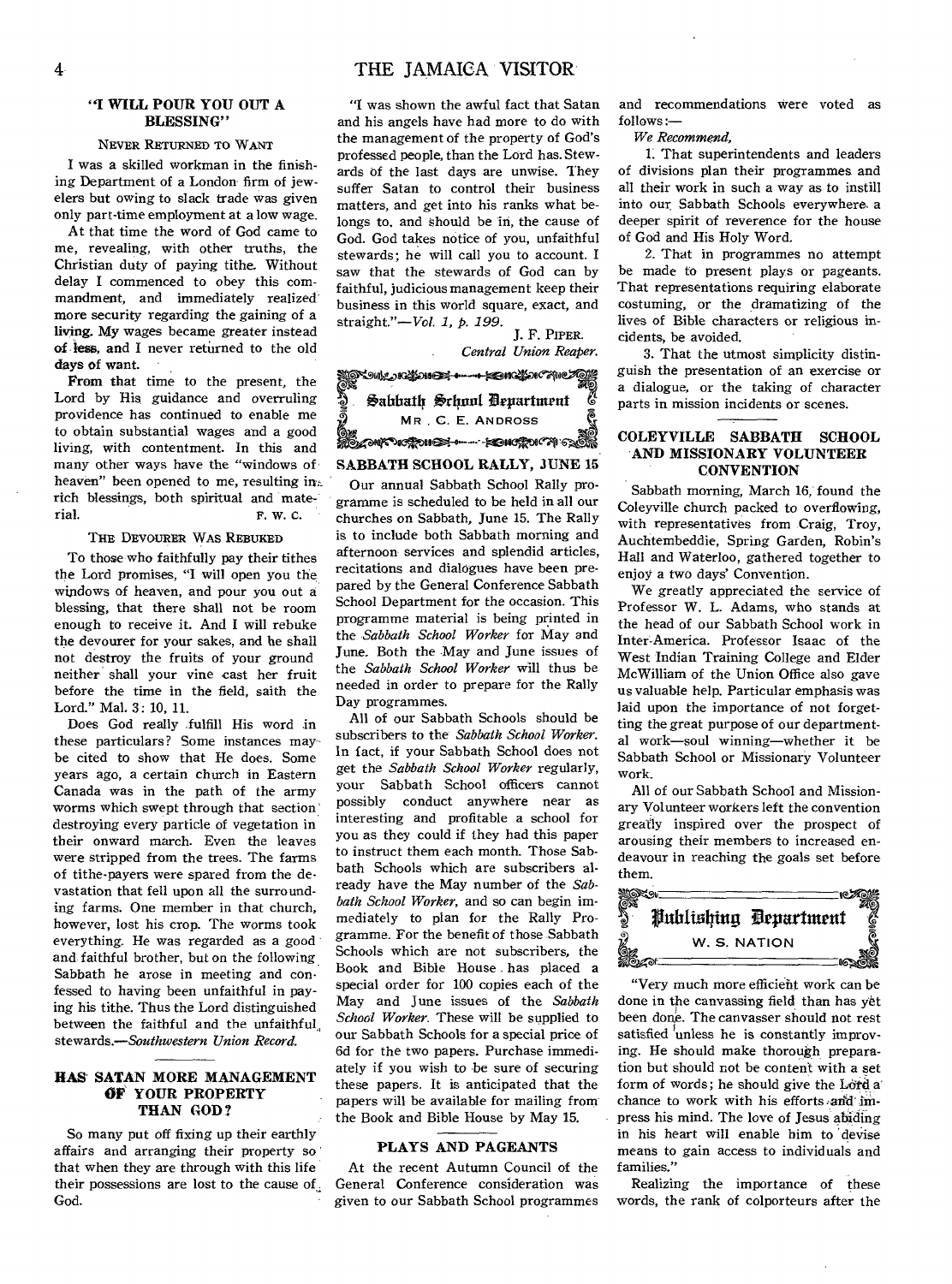institute which was held in Kingston, remained and launched a campaign in the city. The many and varied experiences they are having each day are of great importance.

Many of our *young* ladies are taking hold of the work. Two of these young ladies are working for a scholarship to enter the West Indian Training College. One already has one-half her scholarship. We feel that the success of these will add new courage and enthusiasm to the colporteur work.

The special book for the campaign is *Our Day.* We are doing our best to clear the office of this book. We have over 800 in stock, out of the 1700 ordered two years ago. By keeping our eyes on the field and our minds on the books on hand and our thoughts on God, we are well able to accomplish our purpose.

Here are a few excerpts from our men in the firing line. "I am happy and glad for the colporteur work. I am certain that it is ordained of God. Through God's grace I will accept no other job, except it is another job from God. My partner and I went to a home in Kingston and the gentleman of the home introduced another job to us that would bring us more money, but I told him that our work is not commercial, and if we should be offered a job that would pay us £60 per week it could not attract us for the work we are engaged in is of a higher type than any commercial work. The man was startled and could hardly understand such an argument."

"Truly God is good to me. Having heard the call for volunteers to do service in Kingston, I decided to throw in my lot. I knew from current reports that this field is not an easy one, but I prayed over the matter and entered the fray, trusting to God for success. I have found Kingston to be one of the best fields I have ever worked. After working for two and a half days, just twenty-three hours, I took fifteen orders for *Our Day* amounting to over thirteen pounds, all with the magazine *Watchman.* This was done only by having God as the chief worker by my side."

"I canvassed a Jewish merchant and took his order for the *Great Controversy.*  He tried to oppose at first saying that his belief is different from ours. But he was led to say that our religion is the nearest to his. The book *was* delivered the following day. I told him that we have many Jews that are accepting our doctrine. He was very much surprised to hear such statements. I told him to he sure to read the book, which will mean much to him."

I am sure that this campaign will do much good for our colporteurs. Already some are planning to remain right in the

city and canvass. Before the campaign, I could never get them to decide on canvassing the city. Like Jonah they all tried to run away. We feel that God has some honest hearted souls in this place. May He help *us* to find them quickly. We trust all our readers of the VISITOR will remember us always at the Throne of Mercy.

We observe that a few of our lay-members have begun selling a number of our small books. Two very good orders came in recently, and we trust that before long there will be those in every church who will be engaged in some sort of literature sales. One small book sold by every member each month would mean more than 4,000 sold, and would result in thousands of books going into the homes of the people every year. We often think with pleasure of the great work that was accomplished in this direction many years ago, and trust there will be a revival of this missionary endeavour on the part of our people. Of course, we expect that there will be a whole-hearted response in the BIG WEEK CAMPAIGN. As we write this article, we are pleased to see the very good orders coming in from the churches.

Following the BIG WEEK CAMPAIGN, those who would like to continue their literature ministry, but who do not have sufficient funds to purchase small books, may use *Present Truth* and *Hope of the World Leaflets* which will be given to our people at  $\frac{1}{2}d$  and  $\frac{1}{4}d$  each respectively, and may be sold at 1d and  $\frac{1}{2}d$ . Postage will have to be paid on these, however.

During the past two months, Long Bay and Mandeville paid their accounts in full, and the following reduced their indebtedness: Bagbie, Mount Carey, Mount Providence, Ocho Rios, Beeston Spring, Everton Park, Montego Bay, Newell and Port Maria.

JAMAICA BOOK & BIBLE HOUSE

| Colporteur Report for February and |              |  |  |
|------------------------------------|--------------|--|--|
|                                    | March, 1935. |  |  |

| <b>NAME</b>                    | HOURS | ORDERS    | DELIVERIES |
|--------------------------------|-------|-----------|------------|
| Bent, V. S.                    | 80    | 4.18.0    | 2, 2, 0    |
| Claypole, G. L.                | 124   | 23.18.6   | 8.7.0      |
| Dawkins, A. E.                 | 201   | 50.3.0    | 15.19.10   |
| Destoe, K. E.                  | 81    | 11.11.0   | 6, 6, 6    |
| Dillon. Leslie                 | 66    | 20.0.0    | 20.0.0     |
| Downer, J. A.                  | 97    | 8.13. 0   | 6.18.0     |
| Grant, H.W.                    | 58    | 4.7.0     | 1.5.0      |
| Have, N. E. $(5 \text{ mos.})$ | 303   | 38.16.0   | 16.16.0    |
| Kelly, P. B.                   | 176   | 12.8.0    | 15.13.0    |
| King, J. S.                    | 30    | 7.6.0     | 2.14.0     |
| Plummer, H. L.                 | 230   | 13.6.0    | 7.6.0      |
| Rennals, F. A.                 | -     | 21.12.0   | 0.15.11    |
| Ricketts, B. A.                | 57    | 9.5.6     | 10.18.6    |
| Ricketts, C.                   | 36    | 7.1.0     | 1.0.0      |
| Wallace, R. B.                 | 138   | 21.12.0   | 13. 6. 0   |
| Williams, Ruth                 | 12    | 37.14.0   | 18.0.0     |
| Wright, E.                     | 186   | 45, 2, 0  | 9.2.0      |
| 17                             | 1875  | £337.13.0 | £155.19.9  |



The annual meeting of the Board of Directors was held March 19-21. Those in attendance from other Fields were Elder F. C. Gilbert from the General Conference, Professor W. L. Adams from the Inter-American Division, and Elder A. R. Ogden, F. I. Mohr, and Elder J. R. McWilliam from the Antillian Union.

The Spring Week of Prayer was celebrated March 16-23. Elder F. C. Gilbert gave very valuable help to the students for about three days. His visit, though short, was greatly appreciated by all.

It was a pleasure to welcome Professor and Mrs. Crawford for a few days. They have been spending a few weeks visiting friends and relatives before going to the Cayman Islands, their future field of labour. Professor Crawford said that it was just like getting back home to come to Coolsworthy. He gave a very interesting and profitable sermon to the church on Sabbath, March 16.

Continued on page 6

#### **REPORT OF TITHE AND OFFERINGS For Month of March, 1935.**

| Churches and<br>Companies | Tithe                           | S. School<br>Offerings     | Mission                  |
|---------------------------|---------------------------------|----------------------------|--------------------------|
| Amity                     | 0<br>1<br>5                     | $\overline{2}$<br>1.<br>6  |                          |
| Asia                      | 1 15<br>87                      | 1 15<br>64                 | 91<br>0<br>0.            |
| Auchtembeddie             | 1<br>5<br>41                    | 010<br>7                   | 0<br>6<br>o              |
| Axe & Adze                | J)<br>6 10                      | 0 12<br>7 <sub>5</sub>     |                          |
| Ballimonay                | 0 10<br>53                      | $\boldsymbol{0}$<br>5<br>6 |                          |
| Beverley                  | 1 12<br>51                      | 5<br>44<br>1               |                          |
| Bird's Hill               | 4911                            | 2<br>0<br>4                | O<br>0.<br>8             |
| Bryant Hill               |                                 |                            |                          |
| Blue Hole                 | 0 17<br>$2\frac{1}{4}$          | 7<br>41<br>0               |                          |
| Beeston Spring            | 011<br>94                       | 2 <sup>1</sup><br>0<br>6   |                          |
| <b>Bellas Gate</b>        | 011<br>8}                       | 8<br>0 10                  |                          |
| Bagbie                    | 3<br>4<br>41                    | 1<br>5<br>81               | 0<br>01<br>0             |
| *Brittonville             | 1<br>2<br>31                    | 0 1 1<br>4                 | O<br>$2\frac{1}{2}$<br>0 |
| <b>Bamboo</b>             | Ω<br>2 10                       | 53<br>0 19                 |                          |
| Bonny Gate                | 0<br>11<br>0                    | 1<br>2<br>$2\frac{1}{2}$   |                          |
| Broadgate                 | 5<br>1<br>8                     | 3<br>1<br>82               |                          |
| Cave                      | 0<br>8<br>U                     | 010<br>0                   |                          |
| Clermont                  | 5<br>5<br>53                    | 2 19<br>6 <sup>1</sup>     | 9 <sub>1</sub><br>0<br>4 |
| Carron Hall               | 3<br>1<br>01                    | 1 13<br>3                  |                          |
| Campbell's Castle         | 61<br>0<br>4                    | 0<br>6<br>3 <sup>1</sup>   | 0<br>o<br>61             |
| Cornwall Barracks         | 110<br>94                       | 011<br>7                   |                          |
| Contented Hall            | 0 <sub>13</sub><br>8            | 11<br>011                  | 43<br>0<br>0             |
| Coleyville                | 717<br>43                       | 4 18<br>$\mathbf{I}$       | 0<br>$\bf{0}$<br>6       |
| Robin's Hall              |                                 |                            |                          |
| Cooper's Hill             | 0 17 11}                        | $2\frac{1}{2}$<br>1<br>0   |                          |
| Cornwall Mt.              | 115<br>11                       | 9<br>9}<br>0               |                          |
| Craig                     | 3 10<br>92                      | $\overline{2}$<br>0<br>03. | 0210                     |
| Croft's Hill              | 0<br>5<br>84                    | 3<br>$\bf{0}$<br>9         |                          |
| Conference &              |                                 |                            |                          |
| Isolated                  | 67<br>11<br>1                   | 0156                       | 2<br>0.<br>6             |
| Wigton                    | 5<br>$2\frac{1}{2}$<br>0        | 0 <sub>3</sub><br>6        |                          |
| Blackwoods                | $\overline{2}$<br>4<br>$\Omega$ | 01011                      |                          |
| Green Castle              |                                 |                            |                          |
| Milk River                | 0 14<br>1                       | 0<br>5<br>7                | 0<br>0<br>6              |
| Lacovia                   | 3<br>4<br>0                     | 34<br>0<br>7               |                          |
| Brown's Town              | 1<br>4<br>2 <sup>1</sup>        | 0<br>6 10}                 |                          |
| *Cross                    | 3<br>12<br>6 <sub>2</sub>       | 113<br>87                  | 0<br>1.<br>7}            |
|                           |                                 |                            |                          |